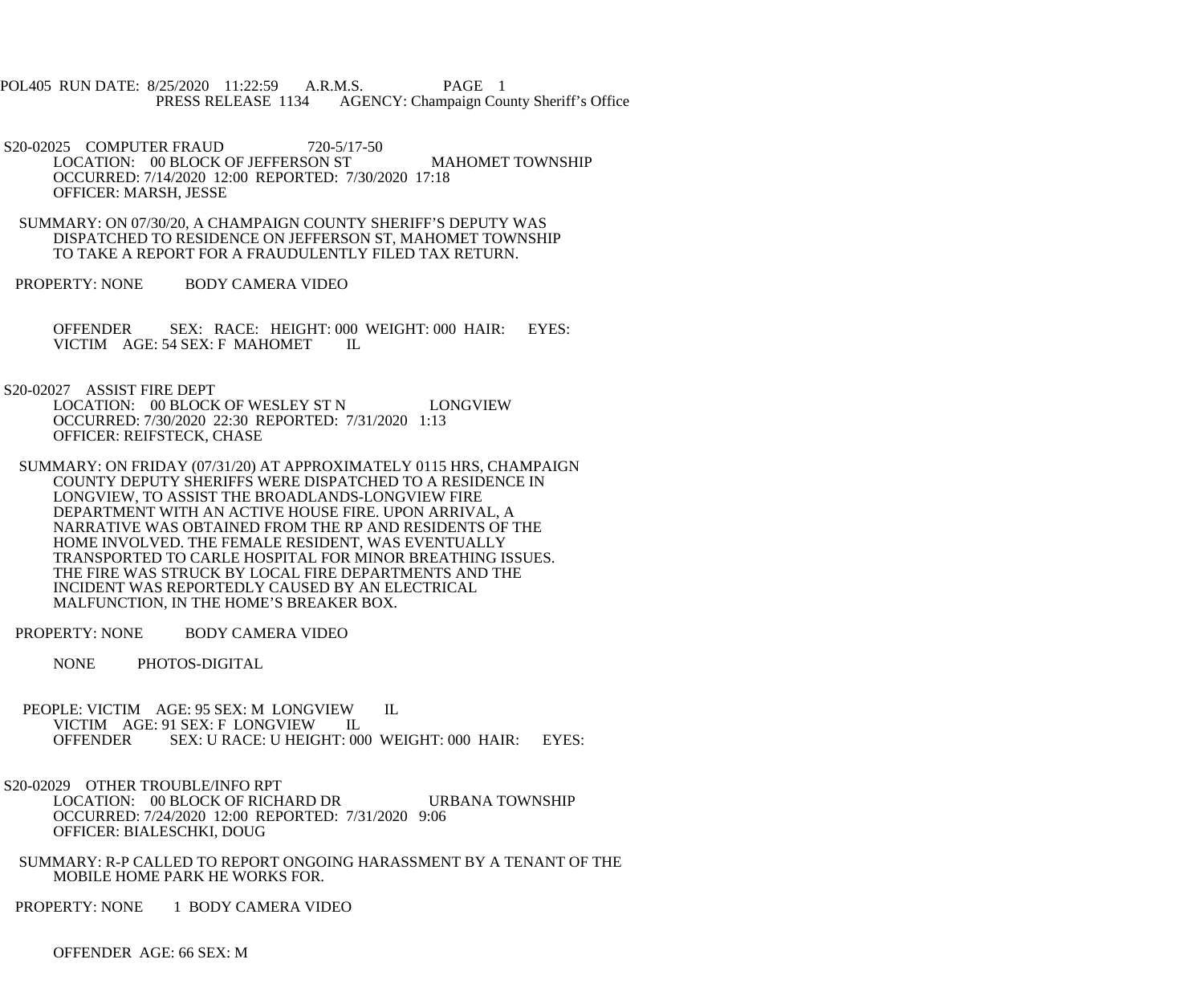POL405 RUN DATE: 8/25/2020 11:22:59 A.R.M.S. PAGE 2<br>PRESS RELEASE 1134 AGENCY: Champaign Cou AGENCY: Champaign County Sheriff's Office VICTIM AGE: 50 SEX: M URBANA IL

 S20-02077 BURGLARY 720-5/19-1 LOCATION: 300 BLOCK OF 2600N OCCURRED: 8/03/2020 17:00 REPORTED: 8/04/2020 18:54 OFFICER: REIFSTECK, CHASE

SUMMARY: DEPUTIES WERE DISPATCHED TO A FARM SHED FOR A BURGLARY.

- PROPERTY: STOLEN 1 BATTERY
	- STOLEN 1 FURNISHINGS
	- NONE BODY CAMERA VIDEO
	- NONE TRACE EVIDENCE
	- STOLEN 1 POWER TOOL-SHOP
	- STOLEN 1 POWER TOOL-SHOP
	- STOLEN 2 TOOL
	- STOLEN 1 TOOL
	- NONE PHOTOS-DIGITAL
	- STOLEN 1 POWER TOOL-SHOP
	- STOLEN 1 FARM EQUIPMENT
	- STOLEN 2 GRILL-CHARCOAL/GAS
	- STOLEN 1 POWER TOOL-SHOP
	- STOLEN 2 BATTERY
	- STOLEN 2 POWER TOOL-SHOP

 OFFENDER SEX: RACE: HEIGHT: 000 WEIGHT: 000 HAIR: EYES: VICTIM AGE: 58 SEX: M MAHOMET IL

S20-02243 BURGLARY FROM MOTOR VEHICLE 720-5/19-1<br>LOCATION: 00 BLOCK OF MONTEREY CT CHAMPAIGN TWP LOCATION: 00 BLOCK OF MONTEREY CT OCCURRED: 8/20/2020 22:00 REPORTED: 8/20/2020 23:39 OFFICER: PING, JOEL

 SUMMARY: ON AUGUST 20, 2020, CHAMPAIGN COUNTY SHERIFF'S DEPUTIES RESPONDED TO AN ADDRESS IN CHAMPAIGN TOWNSHIP FOR REPORT OF A BURGLARY TO MOTOR VEHICLE. DEPUTIES MET WITH THE VICTIMS AND LEARNED THAT TWO (2) UNLOCKED VEHICLES WERE ENTERED BY AN UNKNOWN SUSPECT AND ITEMS HAD BEEN TAKEN. THERE IS NO SUSPECT INFORMATION AT THIS TIME. NOTHING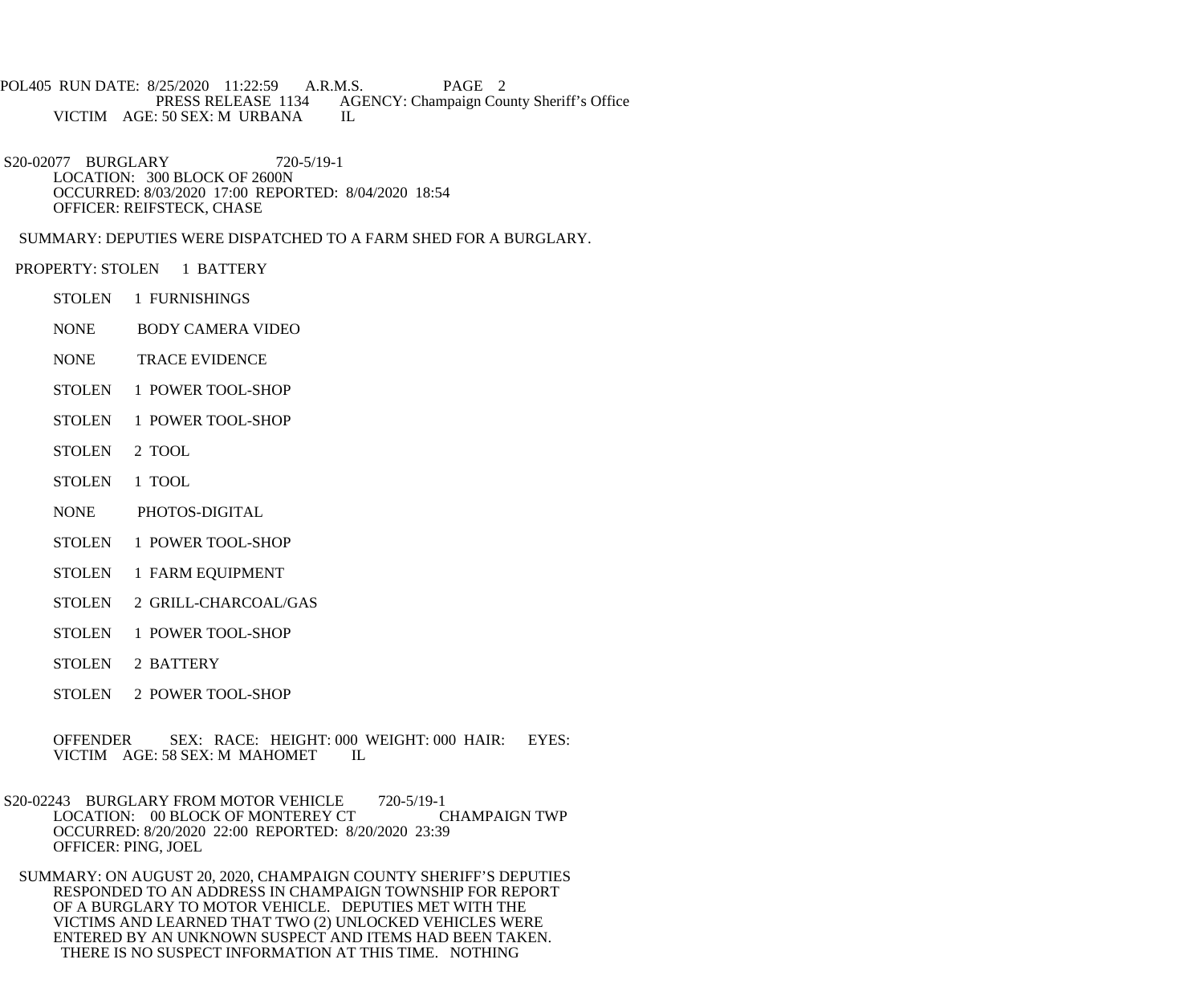POL405 RUN DATE: 8/25/2020 11:22:59 A.R.M.S. PAGE 3<br>PRESS RELEASE 1134 AGENCY: Champaign Cou AGENCY: Champaign County Sheriff's Office FURTHER TO REPORT.

PROPERTY: NONE 1 BODY CAMERA VIDEO

STOLEN 6 AMMUNITION-HANDGUN

- STOLEN 1 CIGARETTES/CIGARS/TOBACCO
- STOLEN 1 DRUGS-MEDICINE

STOLEN 1 DRUGS-MEDICINE

OFFENDER SEX: RACE: HEIGHT: 000 WEIGHT: 000 HAIR: EYES: VICTIM AGE: 27 SEX: F CHAMPAIGN IL VICTIM AGE: 27 SEX: F CHAMPAIGN I<br>VICTIM AGE: 27 SEX: M ST JOSEPH IL VICTIM AGE: 27 SEX: M ST. JOSEPH

- S20-02244 BURGLARY FROM MOTOR VEHICLE 720-5/19-1 LOCATION: 2300 BLOCK OF CAMPBELL DR OCCURRED: 8/21/2020 0:48 REPORTED: 8/21/2020 7:26 OFFICER: FOSTER, SUSAN
- SUMMARY: RP STATED HIS UNLOCKED PICKUP TRUCK WAS RUMMAGED THROUGH WHILE IT WAS PARKED IN HIS DRIVEWAY. RP DID NOT REPORT ANY MISSING ITEMS AND PROVIDED VIDEO OF THE INCIDENT.
- PROPERTY: NONE BODY CAMERA VIDEO

 OFFENDER SEX: RACE: HEIGHT: 000 WEIGHT: 000 HAIR: EYES: VICTIM AGE: 28 SEX: M CHAMPAIGN IL

- S20-02250 BURGLARY FROM MOTOR VEHICLE 720-5/19-1<br>LOCATION: 400 BLOCK OF CONDIT ST N TOLONO LOCATION: 400 BLOCK OF CONDIT ST N OCCURRED: 8/20/2020 18:00 REPORTED: 8/21/2020 18:11 OFFICER: CARLSON,CHRISTOPHER T
	- SUMMARY: ON 08/21/2020 AT APPROXIMATELY 1911 HOURS, CCSO DEPUTIES WERE DISPATCHED TO AN ADDRESS IN TOLONO FOR A REPORTED BURGLARY FROM A MOTOR VEHICLE. DEPUTIES LEARNED AN UNKNOWN SUSPECT ENTERED THE VICTIMS VEHICLE AND STOLE ELECTRONICS. NO KNOWN SUSPECT(S) AT THIS TIME.
- PROPERTY: STOLEN 1 DOCUMENTS / RECEIPTS

STOLEN 1 ELECTRONIC EQUIPMENT

- PEOPLE: VICTIM AGE: 29 SEX: F TOLONO IL<br>OFFENDER SEX: U RACE: U HEIGHT: 000 V SEX: U RACE: U HEIGHT: 000 WEIGHT: 000 HAIR: EYES:
- S20-02267 THEFT FROM MOTOR VEHICLE 720-5/16-1 CONSPIRE LOCATION: 100 BLOCK OF TOMARAS AV W SAVOY OCCURRED: 8/22/2020 13:30 REPORTED: 8/23/2020 16:23 OFFICER: WELDON, MATTHEW